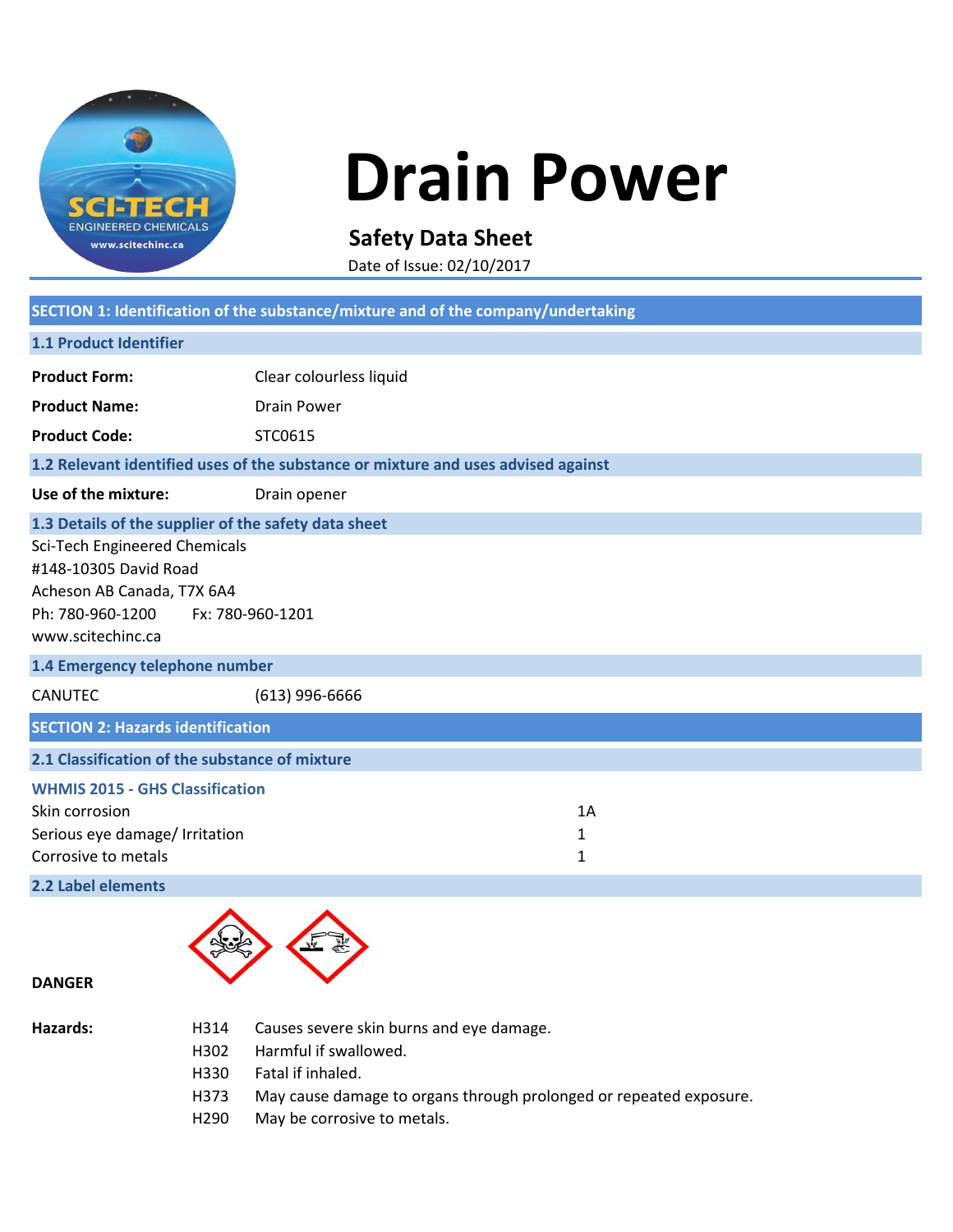| <b>Precautions:</b> | P <sub>102</sub> | Keep out of reach of children.                 |
|---------------------|------------------|------------------------------------------------|
|                     | P <sub>103</sub> | Read label before use.                         |
|                     | P <sub>232</sub> | Protect from moisture.                         |
|                     | P262             | Do not get in eyes, on skin, or on clothing.   |
|                     | P <sub>273</sub> | Avoid release to the environment.              |
|                     | P <sub>280</sub> | Use personal protective equipment as required. |
| 2.3 Other Hazards   |                  |                                                |
|                     |                  |                                                |

| <b>SECTION 3: Composition/Information on ingredients</b> |                                                                                                                                                                                                                                                                                                                                                                                                                                                                                                                                                                   |                                                                                                                                                                    |               |                                                                                                                                                                                                                     |
|----------------------------------------------------------|-------------------------------------------------------------------------------------------------------------------------------------------------------------------------------------------------------------------------------------------------------------------------------------------------------------------------------------------------------------------------------------------------------------------------------------------------------------------------------------------------------------------------------------------------------------------|--------------------------------------------------------------------------------------------------------------------------------------------------------------------|---------------|---------------------------------------------------------------------------------------------------------------------------------------------------------------------------------------------------------------------|
| Component                                                |                                                                                                                                                                                                                                                                                                                                                                                                                                                                                                                                                                   | CAS#                                                                                                                                                               | Concentration | $LD_{50}$ (rat, oral)                                                                                                                                                                                               |
| Sulfuric acid                                            |                                                                                                                                                                                                                                                                                                                                                                                                                                                                                                                                                                   | 7664-93-9                                                                                                                                                          | 100%          | 2140 mg/kg                                                                                                                                                                                                          |
| <b>SECTION 4: First-aid measures</b>                     |                                                                                                                                                                                                                                                                                                                                                                                                                                                                                                                                                                   |                                                                                                                                                                    |               |                                                                                                                                                                                                                     |
| <b>Eye Contact:</b>                                      |                                                                                                                                                                                                                                                                                                                                                                                                                                                                                                                                                                   |                                                                                                                                                                    |               |                                                                                                                                                                                                                     |
|                                                          |                                                                                                                                                                                                                                                                                                                                                                                                                                                                                                                                                                   |                                                                                                                                                                    |               | Immediately rinse continuously with copious amounts of tepid water for a minimum of 20 minutes.<br>Eyelids should be held apart and away from eyeball for thorough rinsing. Seek medical attention.                 |
| <b>Skin Contact:</b>                                     | Immediately take off all contaminated clothing. Flush skin with copious amounts of tepid water for a<br>minimum of 20 minutes. Do not rub or apply topical, occlusive compounds, such as ointments, certain<br>creams, etc., on affected area. For severe exposure or if irritation persists, seek medical attention.<br>Wash contaminated clothing before reuse.                                                                                                                                                                                                 |                                                                                                                                                                    |               |                                                                                                                                                                                                                     |
| Inhalation:                                              | Immediately remove person to fresh air and keep comfortable for breathing. In case of severe exposure<br>or if irritation persists, breathing difficulties or respiratory symptoms arise, seek medical attention. If<br>not breathing, administer artificial respiration. If trained to do so, administer supplemental oxygen, if<br>required. Respiratory injury may appear as a delayed phenomenon. Pulmonary edema may follow<br>chemical bronchitis. Supportive treatment with necessary ventilation actions, including oxygen, may<br>warrant consideration. |                                                                                                                                                                    |               |                                                                                                                                                                                                                     |
| Ingestion:                                               |                                                                                                                                                                                                                                                                                                                                                                                                                                                                                                                                                                   | Rinse mouth. Do not induce vomiting. If conscious, give large amounts of water to drink. If unconscious,<br>do not give anything by mouth. Seek medical attention. |               |                                                                                                                                                                                                                     |
| <b>SECTION 5: Fire fighting measures</b>                 |                                                                                                                                                                                                                                                                                                                                                                                                                                                                                                                                                                   |                                                                                                                                                                    |               |                                                                                                                                                                                                                     |
| <b>Extinguishing media:</b>                              | Use extinguishing agents compatible with acid and appropriate for the burning material. Use<br>water spray to keep fire-exposed containers cool.                                                                                                                                                                                                                                                                                                                                                                                                                  |                                                                                                                                                                    |               |                                                                                                                                                                                                                     |
| <b>Chemical hazards:</b>                                 |                                                                                                                                                                                                                                                                                                                                                                                                                                                                                                                                                                   | Releases sulphur oxides when heated.                                                                                                                               |               |                                                                                                                                                                                                                     |
| fighters:                                                |                                                                                                                                                                                                                                                                                                                                                                                                                                                                                                                                                                   | hazards of other involved materials.                                                                                                                               |               | Protective equipment for fire Wear self-contained breathing apparatus and full protective clothing. In case of fire and/or<br>explosion do not breathe fumes. Use standard firefighting procedures and consider the |

**SECTION 6: Accidental release measures**

Environmental Precautions:

Use closed systems when possible. Provide local exhaust ventilation where vapor or mist may be generated. Avoid discharge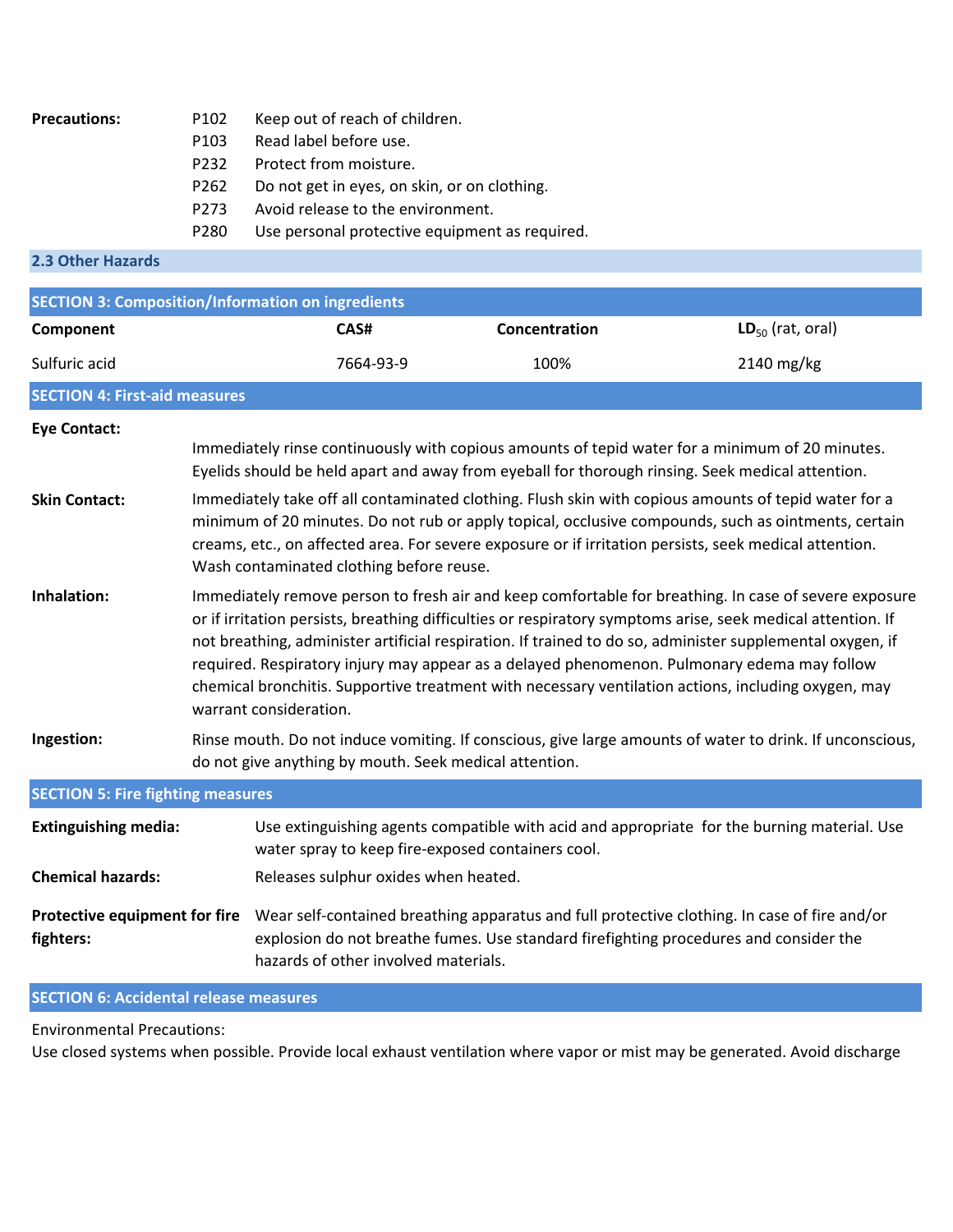into drains, water courses or onto the ground.

## Containment and Cleaning:

Follow preplanned emergency procedures. Only properly equipped, trained, functional personnel should attempt to contain a leak. All other personnel should be evacuated from the danger area. Using full protective equipment, apply appropriate emergency device or other securement technology to stop the leak if possible.

Small Spill: Dilute with water and mop up, or absorb with an inert dry material and place in an appropriate waste disposal container. If necessary: neutralize the residue with a dilute solution of sodium carbonate.

Large Spill: Corrosive liquid. Stop leak if without risk. Do not touch spilled material. Use water spray curtain to knock down vapor drift. Prevent entry into sewers, basements or confined areas; dike if needed. Call for assistance on disposal. Neutralize the residue with a dilute solution of sodium carbonate. Be careful that vapor is not present at a concentration level above TLV.

| <b>SECTION 7: Handling and storage</b>                  |                                                                                                                                                                                                                                                                                                                                                                                                                                                                                                                                                                                                                                                                                                                                                                                                                                                                                                                                                                                                                                                                                                                |  |
|---------------------------------------------------------|----------------------------------------------------------------------------------------------------------------------------------------------------------------------------------------------------------------------------------------------------------------------------------------------------------------------------------------------------------------------------------------------------------------------------------------------------------------------------------------------------------------------------------------------------------------------------------------------------------------------------------------------------------------------------------------------------------------------------------------------------------------------------------------------------------------------------------------------------------------------------------------------------------------------------------------------------------------------------------------------------------------------------------------------------------------------------------------------------------------|--|
| <b>Precautions for handling:</b>                        | Only trained persons should handle ammonium hydroxide.                                                                                                                                                                                                                                                                                                                                                                                                                                                                                                                                                                                                                                                                                                                                                                                                                                                                                                                                                                                                                                                         |  |
| <b>Condition for safe storage:</b>                      | Store in cool, dry and well-ventilated areas, with containers tightly closed. Keep out of direct<br>sunlight and away from heat sources. Do not use any non-ferrous metals such as copper, brass,<br>bronze, aluminum, tin, zinc or galvanized metals. Protect containers from physical damage.<br>Closed storage tanks should be provided with safety relief valves and vacuum breakers as<br>necessary.                                                                                                                                                                                                                                                                                                                                                                                                                                                                                                                                                                                                                                                                                                      |  |
| <b>SECTION 8: Exposure controls/personal protection</b> |                                                                                                                                                                                                                                                                                                                                                                                                                                                                                                                                                                                                                                                                                                                                                                                                                                                                                                                                                                                                                                                                                                                |  |
| <b>Handling precautions:</b>                            | Wear appropriate personal protective equipment. Do not get in eyes, on skin, on clothing. Do<br>not breathe mist or vapor. Observe good industrial hygiene practices. Do not empty into<br>drains. Use caution when combining with water; DO NOT add water to acid, ALWAYS add acid<br>to water while stirring to prevent release of heat, steam and fumes. Store in a well-ventilated<br>place. Store away from incompatible materials. Store closed containers in a clean, cool, open<br>or well ventilated area. Keep out of sun.                                                                                                                                                                                                                                                                                                                                                                                                                                                                                                                                                                           |  |
| Appropriate<br>engineering controls:                    | Local exhaust should be sufficient to keep sulfuric acid vapor below applicable exposure<br>standards.                                                                                                                                                                                                                                                                                                                                                                                                                                                                                                                                                                                                                                                                                                                                                                                                                                                                                                                                                                                                         |  |
| <b>Personal protective</b><br>equipment:                | Eye Protection: Tightly fitting safety goggles. Face shield (8-inch minimum). Use equipment for<br>eye protection tested and approved under appropriate government standards such as NIOSH<br>(US) or EN 166(EU). Respiratory Protection: Where risk assessment shows air-purifying<br>respirators are appropriate use a full-face respirator with multipurpose combination (US) or<br>type ABEK (EN 14387) respirator cartridges as a backup to engineering controls. If the<br>respirator is the sole means of protection, use a full-face supplied air respirator. Use<br>respirators and components tested and approved under appropriate government standards<br>such as NIOSH (US) or CEN (EU). Other Protection: Complete suit protecting against chemicals.<br>The type of protective equipment must be selected according to the concentration and<br>amount of the dangerous substance at the specific workplace. Ventilation Recommended:<br>Exhaust ventilation is required to meet PEL limits. Glove Type Recommended: Wear<br>neoprene, nitrile, butyl rubber or PVC gloves to prevent exposure. |  |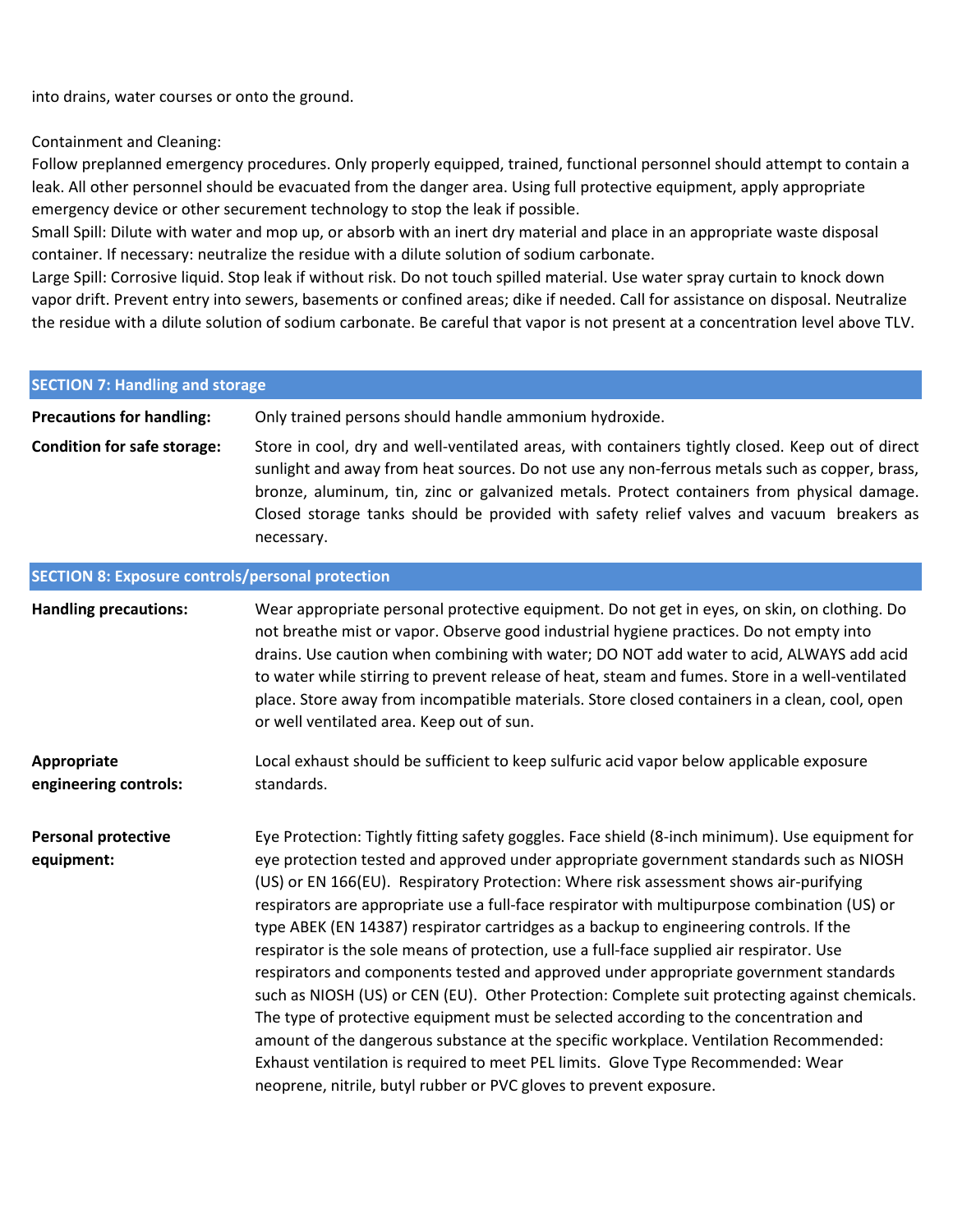| <b>SECTION 9: Physical and chemical properties</b> |                                                                                                                                                                                                                                                                                                                                                                                                             |
|----------------------------------------------------|-------------------------------------------------------------------------------------------------------------------------------------------------------------------------------------------------------------------------------------------------------------------------------------------------------------------------------------------------------------------------------------------------------------|
| Appearance:                                        | Clear colourless liquid                                                                                                                                                                                                                                                                                                                                                                                     |
| Odour:                                             | Mild sulfur                                                                                                                                                                                                                                                                                                                                                                                                 |
| <b>Odour threshold:</b>                            | n.av                                                                                                                                                                                                                                                                                                                                                                                                        |
| pH:                                                | <1                                                                                                                                                                                                                                                                                                                                                                                                          |
| <b>Melting point:</b>                              | n.av.                                                                                                                                                                                                                                                                                                                                                                                                       |
| Initial boiling point and boiling range:           | n.av.                                                                                                                                                                                                                                                                                                                                                                                                       |
| <b>Flash point</b>                                 | n.ap                                                                                                                                                                                                                                                                                                                                                                                                        |
| <b>Evapouration rate:</b>                          | n.av.                                                                                                                                                                                                                                                                                                                                                                                                       |
| <b>Flammability:</b>                               | Non-flammable                                                                                                                                                                                                                                                                                                                                                                                               |
| <b>Upper/lower flammability limits:</b>            | n.av.                                                                                                                                                                                                                                                                                                                                                                                                       |
| Vapour pressure:                                   | 1.33 hPa (1.00 mmHg) at 145.8 °C (294.4 °F)                                                                                                                                                                                                                                                                                                                                                                 |
| Vapour density:                                    | n.av                                                                                                                                                                                                                                                                                                                                                                                                        |
| <b>Relative density:</b>                           | $1.84$ g/mL                                                                                                                                                                                                                                                                                                                                                                                                 |
| Solubility:                                        | Soluble in water                                                                                                                                                                                                                                                                                                                                                                                            |
| Partition coefficient: n-octanol/water:            | n.av.                                                                                                                                                                                                                                                                                                                                                                                                       |
| <b>Auto-ignition temperature:</b>                  | n.ap.                                                                                                                                                                                                                                                                                                                                                                                                       |
| <b>Decomposition temperature:</b>                  | n.av.                                                                                                                                                                                                                                                                                                                                                                                                       |
| <b>Viscosity:</b>                                  | n.av                                                                                                                                                                                                                                                                                                                                                                                                        |
| <b>SECTION 10: Stability and reactivity</b>        |                                                                                                                                                                                                                                                                                                                                                                                                             |
| <b>Chemical stability:</b>                         | Sulfuric acid is stable under normal conditions and pressures.                                                                                                                                                                                                                                                                                                                                              |
| <b>Hazardous reactions:</b>                        | Sulfuric acid will react exothermically with bases.                                                                                                                                                                                                                                                                                                                                                         |
| <b>Conditions to avoid:</b>                        | Incompatible materials, metals, excess heat, bases.                                                                                                                                                                                                                                                                                                                                                         |
| Incompatible materials:                            | Bases, Halides, Organic materials, Carbides, fulminates, Nitrates, picrates,<br>Cyanides, Chlorates, alkali halides, Zinc salts, permanganates, e.g. potassium<br>permanganate, Hydrogen peroxide, Azides, Perchlorates., Nitromethane,<br>phosphorous, Reacts violently with:, cyclopentadiene, cyclopentanone oxime,<br>nitroaryl amines, hexalithium disilicide, phosphorous(III) oxide, Powdered metals |
| <b>Hazarous decomposition products:</b>            | Sulphur oxides                                                                                                                                                                                                                                                                                                                                                                                              |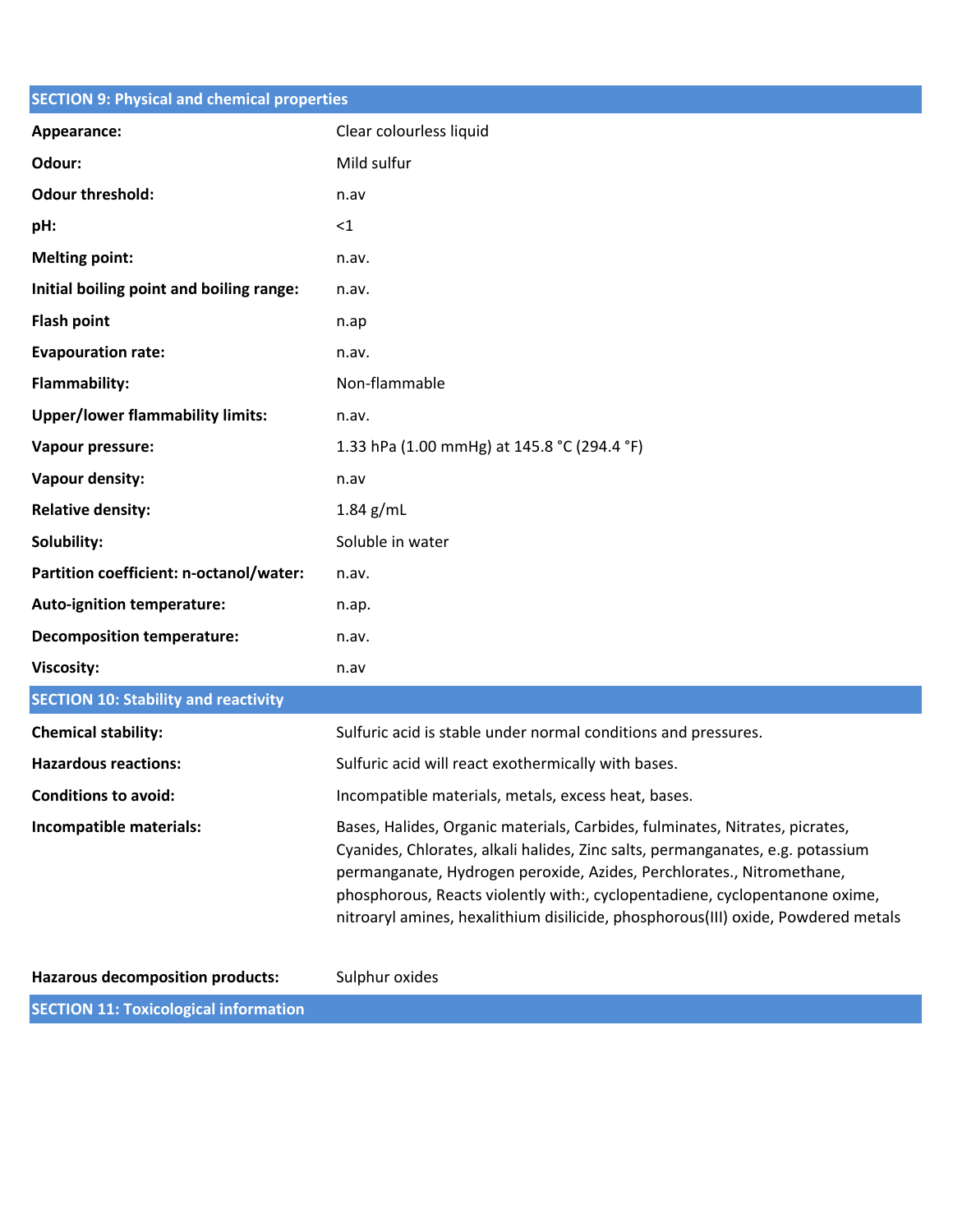| <b>Routes of exposure:</b>                 | Inhalation: Vapors and mist will irritate throat and respiratory system and<br>cause coughing. Skin contact: Causes skin burns. Eye contact: Causes eye burns.<br>Ingestion: Harmful if swallowed. Causes digestive tract burns. Ingestion may<br>produce burns to the lips, oral cavity, upper airway, esophagus and possibly the<br>digestive tract.                                                |
|--------------------------------------------|-------------------------------------------------------------------------------------------------------------------------------------------------------------------------------------------------------------------------------------------------------------------------------------------------------------------------------------------------------------------------------------------------------|
| <b>Symptoms of exposure:</b>               | Contact with this material will cause burns to the skin, eyes and mucous<br>membranes. Permanent eye damage including blindness could result.                                                                                                                                                                                                                                                         |
| <b>Delayed and immediate effects:</b>      | Material is extremely destructive to tissue of the mucous membranes and upper<br>respiratory tract, eyes, and skin. Spasm, inflammation and edema of the larynx,<br>spasm, inflammation and edema of the bronchi, pneumonitis, pulmonary edema,<br>burning sensation, coughing, wheezing, laryngitis, shortness of breath, Headache,<br>Nausea, Vomiting, Pulmonary edema.<br>Effects may be delayed. |
| <b>Acute toxicity estimate:</b>            | 2140 mg/kg rat (oral)                                                                                                                                                                                                                                                                                                                                                                                 |
| <b>SECTION 12: Ecological information</b>  |                                                                                                                                                                                                                                                                                                                                                                                                       |
| <b>Ecotoxicity:</b>                        | Toxicity to fish LC50 - Gambusia affinis (Mosquito fish) - 42 mg/l - 96 h<br>Toxicity to daphnia and other aquatic invertebrates<br>EC50 - Daphnia magna (Water flea) - 29 mg/l - 24 h                                                                                                                                                                                                                |
| Persistence and degradability:             | Inorganic. Not applicable.                                                                                                                                                                                                                                                                                                                                                                            |
| <b>Bioaccumulative potential:</b>          | Data not available                                                                                                                                                                                                                                                                                                                                                                                    |
| Mobility in soil:                          | Data not available                                                                                                                                                                                                                                                                                                                                                                                    |
| <b>Other adverse effects:</b>              | No other adverse environmental effects                                                                                                                                                                                                                                                                                                                                                                |
| <b>SECTION 13: Disposal considerations</b> |                                                                                                                                                                                                                                                                                                                                                                                                       |

Product should be disposed of in accordance to provincial or state and local government requirements prior to disposal. If the product was supplied in a single use container, care should be taken to dispose of the container in a responsible manner in accordance to local regulations.

| <b>SECTION 14: Transport information</b>                       |                                               |  |
|----------------------------------------------------------------|-----------------------------------------------|--|
| Sulphuric acid: Class 8, UN1830, PG II<br><b>Canadian TDG:</b> |                                               |  |
| <b>SECTION 15: Regulatory information</b>                      |                                               |  |
| DSL:                                                           | All components are listed on the Canadian DSL |  |

**SECTION 16: Other information**

**Prepared by:** Sci-Tech Engineered Chemicals Research and Development Department

SCI-TECH Inc. believes that all statements, technical information and recommendations contained herein are based on available scientific tests or data which we believe to be reliable. The accuracy and completeness of such data are not warranted or guaranteed. We cannot anticipate all conditions under which this information and our products, or the products of other manufacturers in combination with our products, may be used. SCI-TECH assumes no liability or responsibility for loss or damage resulting from the improper use or handling of our products, from incompatible product combinations, or from the